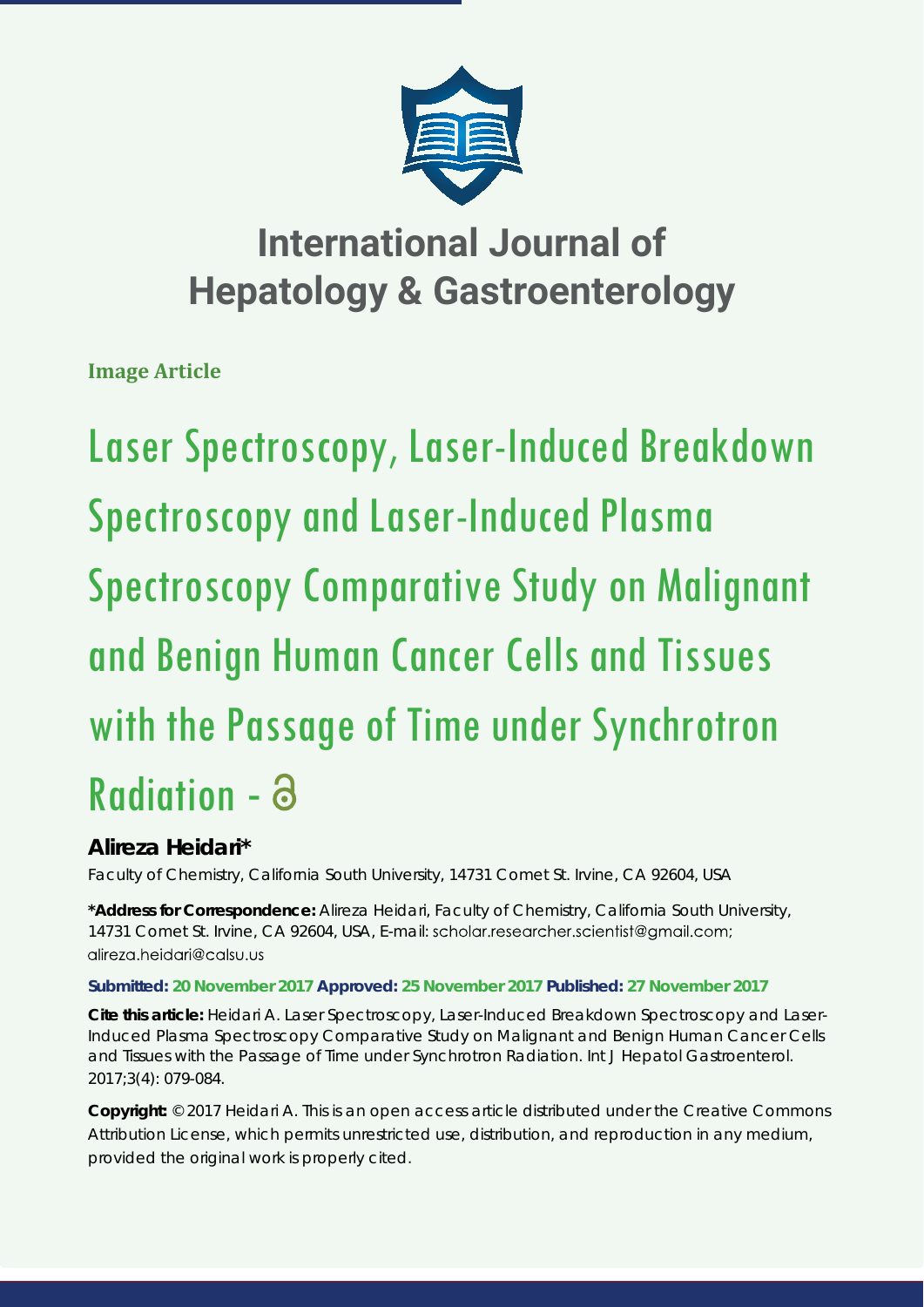#### **IMAGE ARTICLE**

In the current study, we have experimentally and comparatively investigated and compared malignant human cancer cells and tissues before and after irradiating of synchrotron radiation using Laser Spectroscopy, Laser–Induced Breakdown Spectroscopy (LIBS) and Laser-Induced Plasma Spectroscopy (LIPS). It is clear that malignant human cancer cells and tissues have gradually transformed to benign human cancer cells and tissues under synchrotron radiation with the passage of time (Figures 1-3) [1-102].

#### **FIGURE 1**

Laser Spectroscopy analysis of malignant cancer cells and tissues (a) before and (b) after irradiating of synchrotron radiation in transformation process to benign human cancer cells and tissues with the passage of time. As shown, malignant human cancer cells and tissues have gradually transformed to benign human cancer cells and tissues under synchrotron radiation with the passage of time [1-102].





#### **FIGURE 2**

Laser–Induced Breakdown Spectroscopy (LIBS) analysis of malignant cancer cells and tissues (a) before and (b) after irradiating of synchrotron radiation in transformation process to benign human

**SCIRES Literature - Volume 3 Issue 4 - www.scireslit.com Page - 080**

cancer cells and tissues with the passage of time. As shown, malignant human cancer cells and tissues have gradually transformed to benign human cancer cells and tissues under synchrotron radiation with the passage of time [1-102].





#### **FIGURE 3**

Laser-Induced Plasma Spectroscopy (LIPS) analysis of malignant cancer cells and tissues (a) before and (b) after irradiating of synchrotron radiation in transformation process to benign human cancer cells and tissues with the passage of time. As shown, malignant human cancer cells and tissues have gradually transformed to benign human cancer cells and tissues under synchrotron radiation with the passage of time [1-102]. It can be concluded that malignant human cancer cells and tissues have gradually transformed to benign human cancer cells and tissues under synchrotron radiation with the passage of time (Figures 1-3) [1-102].

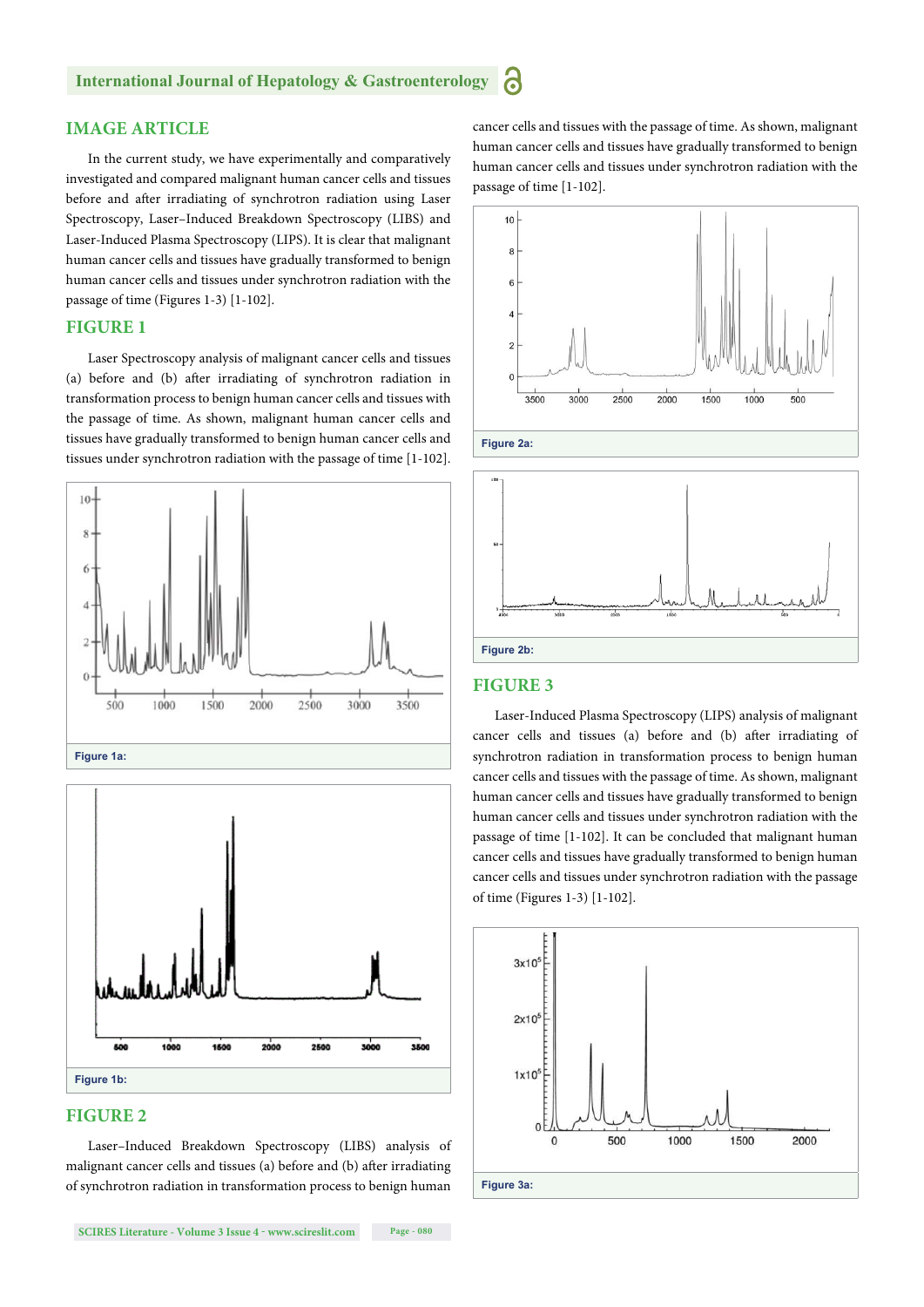

#### **REFERENCES**

- 1. Heidari A, Brown C. Study of Composition and Morphology of Cadmium Oxide (CdO) Nanoparticles for Eliminating Cancer Cells. J Nanomed Res. 2015; 2: 00042. https://goo.gl/nYn55r
- 2. Heidari A, Brown C. Study of Surface Morphological, Phytochemical and Structural Characteristics of Rhodium (III) Oxide (Rh2O3) Nanoparticles. International Journal of Pharmacology, Phytochemistry and Ethnomedicine. 2015; 15-19. https://goo.gl/Fa5etb
- 3. Heidari A. An Experimental Biospectroscopic Study on Seminal Plasma in Determination of Semen Quality for Evaluation of Male Infertility. Int J Adv Technol. 2016; 7: e007. https://goo.gl/dtuh4b
- 4. Heidari A. Extraction and Preconcentration of N-Tolyl-Sulfonyl-Phosphoramid-Saeure-Dichlorid as an Anti-Cancer Drug from Plants: A Pharmacognosy Study. J Pharmacogn Nat Prod. 2016; 2: e103. https://goo.gl/hnQZup
- 5. Heidari A. A Thermodynamic Study on Hydration and Dehydration of DNA and RNA−Amphiphile Complexes. J Bioeng Biomed Sci. 2016; S: 006. https://goo.gl/fe73py
- 6. Heidari A. Computational Studies on Molecular Structures and Carbonyl and Ketene Groups' Effects of Singlet and Triplet Energies of Azidoketene O=C=CH-NNN and Isocyanatoketene O=C=CH-N=C=O. J Appl Computat Math. 2016; 5: e142. https://goo.gl/Qyr8GJ
- 7. Heidari A. Study of Irradiations to Enhance the Induces the Dissociation of Hydrogen Bonds between Peptide Chains and Transition from Helix Structure to Random Coil Structure Using ATR-FTIR, Raman and 1 HNMR Spectroscopies. J Biomol Res Ther. 2016; 5: e146. https://goo.gl/9aRPZd
- 8. Heidari A. Future Prospects of Point Fluorescence Spectroscopy, Fluorescence Imaging and Fluorescence Endoscopy in Photodynamic Therapy (PDT) for Cancer Cells. J Bioanal Biomed. 2016; 8: e135. https://goo.gl/7kWb72
- 9. Heidari A. A Bio-Spectroscopic Study of DNA Density and Color Role as Determining Factor for Absorbed Irradiation in Cancer Cells. Adv Cancer Prev. 2016; 1: e102. https://goo.gl/DQZYNL
- 10. Heidari A. Manufacturing Process of Solar Cells Using Cadmium Oxide (CdO) and Rhodium (III) Oxide (Rh<sub>2</sub>O<sub>3</sub>) Nanoparticles. J Biotechnol Biomater. 2016; 6: e125. https://goo.gl/49ViCu
- 11. Heidari A. A Novel Experimental and Computational Approach to Photobiosimulation of Telomeric DNA/RNA: A Biospectroscopic and Photobiological Study. J Res Development. 2016; 4: 144. https://goo.gl/k9JSfs
- 12. Heidari A. Biochemical and Pharmacodynamical Study of Microporous Molecularly Imprinted Polymer Selective for Vancomycin, Teicoplanin, Oritavancin, Telavancin and Dalbavancin Binding, Biochem Physiol 5: e146, 2016.
- 13. Heidari A. Anti-Cancer Effect of UV Irradiation at Presence of Cadmium Oxide (CdO) Nanoparticles on DNA of Cancer Cells: A Photodynamic Therapy Study. Arch Cancer Res. 2016; 4: 1. https://goo.gl/8mT85m
- 14. Heidari A. Biospectroscopic Study on Multi-Component Reactions (MCRs) in Two A-Type and B-Type Conformations of Nucleic Acids to Determine Ligand

Binding Modes, Binding Constant and Stability of Nucleic Acids in Cadmium Oxide (CdO) Nanoparticles-Nucleic Acids Complexes as Anti-Cancer Drugs, Arch Cancer Res. 2016; 4: 2. https://goo.gl/p1xAPR

- 15. Heidari A. Simulation of Temperature Distribution of DNA/RNA of Human Cancer Cells Using Time-Dependent Bio-Heat Equation and Nd: YAG Lasers. Arch Cancer Res. 2016; 4: 2. https://goo.gl/25cDo7
- 16. Heidari A. Quantitative Structure-Activity Relationship (QSAR) Approximation for Cadmium Oxide (CdO) and Rhodium (III) Oxide (Rh<sub>2</sub>O<sub>3</sub>) Nanoparticles as Anti-Cancer Drugs for the Catalytic Formation of Proviral DNA from Viral RNA Using Multiple Linear and Non-Linear Correlation Approach, Ann Clin Lab Res. 2016; 4: 1. https://goo.gl/D8TM2j
- 17. Heidari A. Biomedical Study of Cancer Cells DNA Therapy Using Laser Irradiations at Presence of Intelligent Nanoparticles. J Biomedical Sci. 2016; 5: 2. https://goo.gl/FSm25Q
- 18. Heidari A. Measurement the Amount of Vitamin D2 (Ergocalciferol), Vitamin D3 (Cholecalciferol) and Absorbable Calcium (Ca2+), Iron (II) (Fe2+), Magnesium (Mg2+), Phosphate (PO4) and Zinc (Zn2+) in Apricot Using High-Performance Liquid Chromatography (HPLC) and Spectroscopic Techniques, J Biom Biostat. 2016; 7: 292. https://goo.gl/oyQpSB
- 19. Heidari A. Spectroscopy and Quantum Mechanics of the Helium Dimer (He2+), Neon Dimer (Ne2+), Argon Dimer (Ar2+), Krypton Dimer (Kr2+), Xenon Dimer (Xe2+), Radon Dimer(Rn2+) and Ununoctium Dimer (Uuo2+) Molecular Cations. Chem Sci J. 2016; 7: e112. https://goo.gl/33fmt8
- 20. Heidari A. Human Toxicity Photodynamic Therapy Studies on DNA/RNA Complexes as a Promising New Sensitizer for the Treatment of Malignant Tumors Using Bio-Spectroscopic Techniques. J Drug Metab Toxicol. 2016; 7: e129. https://goo.gl/wRoYvd
- 21. Heidari A. Novel and Stable Modifications of Intelligent Cadmium Oxide (CdO) Nanoparticles as Anti- Cancer Drug in Formation of Nucleic Acids Complexes for Human Cancer Cells' Treatment. Biochem Pharmacol (Los Angel). 2016; 5: 207. https://goo.gl/hsrJev
- 22. Heidari A. A Combined Computational and QM/MM Molecular Dynamics Study on Boron Nitride Nanotubes (BNNTs), Amorphous Boron Nitride Nanotubes (a-BNNTs) and Hexagonal Boron Nitride Nanotubes (h- BNNTs) as Hydrogen Storage. Struct Chem Crystallogr Commun. 2016; 2: 1. https://goo.gl/6AqfhV
- 23. Heidari A. Pharmaceutical and Analytical Chemistry Study of Cadmium Oxide (CdO) Nanoparticles Synthesis Methods and Properties as Anti-Cancer Drug and its Effect on Human Cancer Cells. Pharm Anal Chem Open Access. 2016; 2: 113. https://goo.gl/2oyYVj
- 24. Heidari A. A Chemotherapeutic and Biospectroscopic Investigation of the Interaction of Double- Standard DNA/RNA-Binding Molecules with Cadmium Oxide (CdO) and Rhodium (III) Oxide (Rh2O3) Nanoparticles as Anti-Cancer Drugs for Cancer Cells' Treatment. Chemo Open Access. 2016; 5: e129. https://goo.gl/RTpihX
- 25. Heidari A. Pharmacokinetics and Experimental Therapeutic Study of DNA and Other Biomolecules Using Lasers: Advantages and Applications. J Pharmacokinet Exp Ther. 2016; 1: e005. https://goo.gl/kDvA4X
- 26. Heidari A. Determination of Ratio and Stability Constant of DNA/RNA in Human Cancer Cells and Cadmium Oxide (CdO) Nanoparticles Complexes Using Analytical Electrochemical and Spectroscopic Techniques. Insights Anal Electrochem. 2016; 2: 1. https://goo.gl/QdxrbA
- 27. Heidari A. Discriminate between Antibacterial and Non-Antibacterial Drugs Artificial Neutral Networks of a Multilayer Perceptron (MLP) Type Using a Set of Topological Descriptors. J Heavy Met Toxicity Dis. 2016; 1: 2. https://goo.gl/icaYrR
- 28. Heidari A. Combined Theoretical and Computational Study of the Belousov-Zhabotinsky Chaotic Reaction and Curtius Rearrangement for Synthesis of Mechlorethamine, Cisplatin, Streptozotocin, Cyclophosphamide, Melphalan, Busulphan and BCNU as Anti-Cancer Drugs. Insights Med Phys. 2016; 1: 2. https://goo.gl/KNAmgc
- 29. Heidari A. A Translational Biomedical Approach to Structural Arrangement of Amino Acids' Complexes: A Combined Theoretical and Computational Study. Transl Biomed. 2016; 7: 2. https://goo.gl/cw9zhS
- 30. Heidari A. Ab Initio and Density Functional Theory (DFT) Studies of Dynamic NMR Shielding Tensors and Vibrational Frequencies of DNA/RNA and Cadmium Oxide (CdO) Nanoparticles Complexes in Human Cancer Cells. J Nanomedine Biotherapeutic Discov. 2016; 6: e144. https://goo.gl/jMBFjd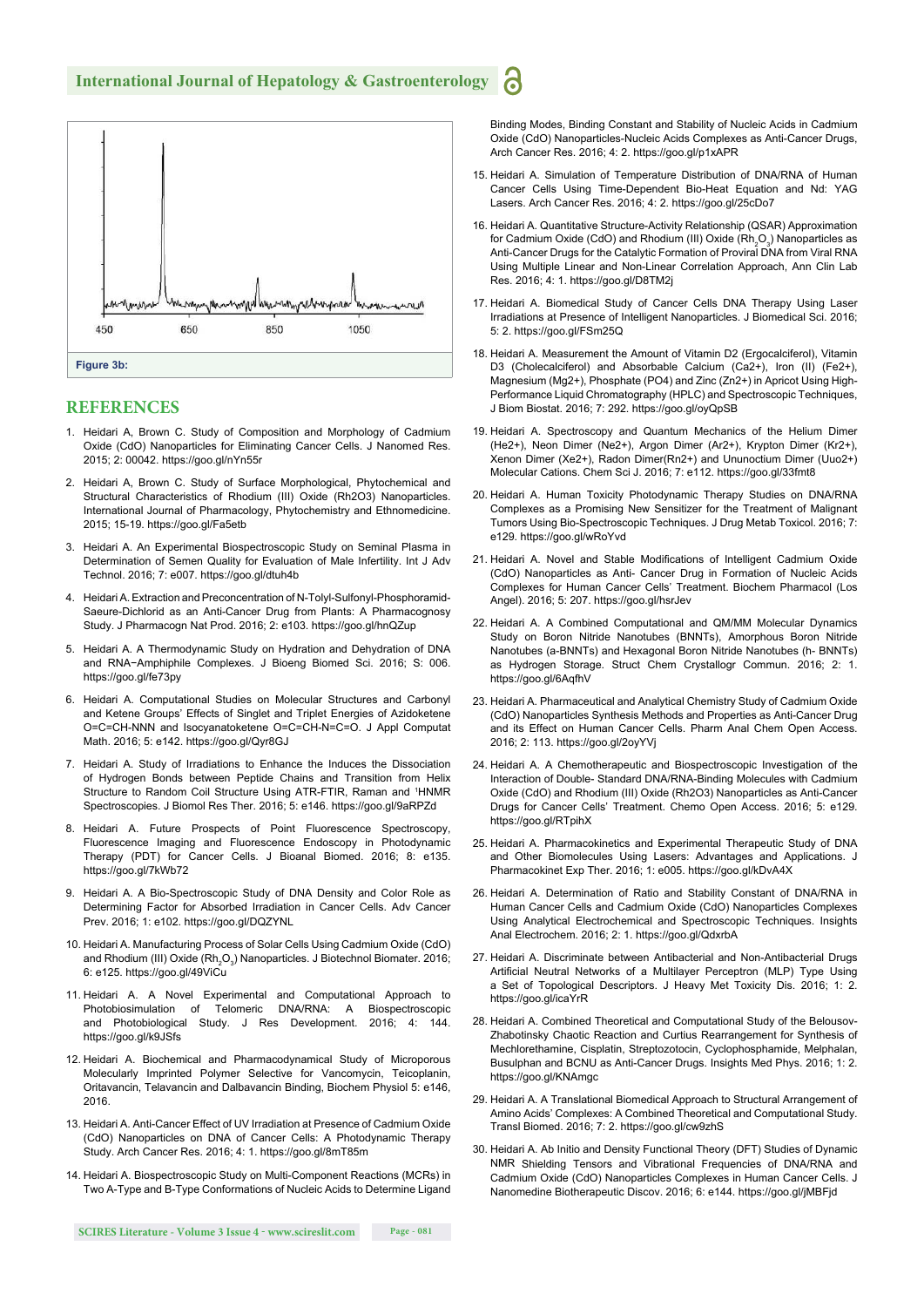#### **International Journal of Hepatology & Gastroenterology**

- 31. Heidari A. Molecular Dynamics and Monte-Carlo Simulations for Replacement Sugars in Insulin Resistance, Obesity, LDL Cholesterol, Triglycerides, Metabolic Syndrome, Type 2 Diabetes and Cardiovascular Disease: A Glycobiological Study. J Glycobiol. 2016; 5: e111. https://goo.gl/Gguq8p
- 32. Heidari A. Synthesis and Study of 5-(Phenylsulfonyl) Amino-1,3,4-Thiadiazole-2-Sulfonamide as Potential Anti-Pertussis Drug Using Chromatography and Spectroscopy Techniques. Transl Med (Sunnyvale). 2016; 6: e138. https://goo.gl/tSEi5f
- 33. Heidari A. Nitrogen, Oxygen, Phosphorus and Sulphur Heterocyclic Anti-Cancer Nano Drugs Separation in the Supercritical Fluid of Ozone (O3) Using Soave-Redlich-Kwong (SRK) and Pang-Robinson (PR) Equations. Electronic J Biol. 2016; 12: 4. https://goo.gl/qr4WBa
- 34. Heidari A. An Analytical and Computational Infrared Spectroscopic Review of Vibrational Modes in Nucleic Acids. Austin J Anal Pharm Chem. 2016; 3: 1058.
- 35. Heidari A, Brown C. Phase, Composition and Morphology Study and Analysis of Os-Pd/HfC Nanocomposites, Nano Res Appl. 2016; 2: 1. https://goo.gl/1TdmcB
- 36. Heidari A, Brown C. Vibrational Spectroscopic Study of Intensities and Shifts of Symmetric Vibration Modes of Ozone Diluted by Cumene. International Journal of Advanced Chemistry. 2016; 4: 5-9. https://goo.gl/Y5ENo2
- 37. Heidari A. Study of the Role of Anti-Cancer Molecules with Different Sizes for Decreasing Corresponding Bulk Tumor Multiple Organs or Tissues, Arch Can Res. 2016; 4: 2. https://goo.gl/Ax5uDV
- 38. Heidari A. Genomics and Proteomics Studies of Zolpidem, Necopidem, Alpidem, Saripidem, Miroprofen, Zolimidine, Olprinone and Abafungin as Anti-Tumor, Peptide Antibiotics, Antiviral and Central Nervous System (CNS) Drugs. J Data Mining Genomics & Proteomics. 2016; 7: e125. https://goo.gl/Q7tfZh
- 39. Heidari A. Pharmacogenomics and Pharmacoproteomics Studies of Phosphodiesterase-5 (PDE5) Inhibitors and Paclitaxel Albumin-Stabilized Nanoparticles as Sandwiched Anti-Cancer Nano Drugs between Two DNA/RNA Molecules of Human Cancer Cells. J Pharmacogenomics Pharmacoproteomics. 2016; 7: e153. https://goo.gl/U5Qhvf
- 40. Heidari A. Biotranslational Medical and Biospectroscopic Studies of Cadmium Oxide (CdO) Nanoparticles-DNA/RNA Straight and Cycle Chain Complexes as Potent Anti-Viral, Anti-Tumor and Anti- Microbial Drugs: A Clinical Approach. Transl Biomed. 2016; 7: 2. https://goo.gl/M75NFi
- 41. Heidari A. A Comparative Study on Simultaneous Determination and Separation of Adsorbed Cadmium Oxide (CdO) Nanoparticles on DNA/ RNA of Human Cancer Cells Using Biospectroscopic Techniques and Dielectrophoresis (DEP) Method. Arch Can Res. 2016; 4: 2. https://goo.gl/Zo15L8
- 42. Heidari A, Cheminformatics and System Chemistry of Cisplatin, Carboplatin, Nedaplatin, Oxaliplatin, Heptaplatin and Lobaplatin as Anti-Cancer Nano Drugs: A Combined Computational and Experimental Study. J Inform Data Min. 2016; 1: 3. https://goo.gl/nARGVv
- 43. Heidari A. Linear and Non-Linear Quantitative Structure-Anti-Cancer-Activity Relationship (QSACAR) Study of Hydrous Ruthenium (IV) Oxide (RuO2) Nanoparticles as Non-Nucleoside Reverse Transcriptase Inhibitors (NNRTIs) and Anti-Cancer Nano Drugs. J Integr Oncol. 2016; 5: e110. https://goo.gl/mzDyJg
- 44. Heidari A. Synthesis, Characterization and Biospectroscopic Studies of Cadmium Oxide (CdO) Nanoparticles-Nucleic Acids Complexes Absence of Soluble Polymer as a Protective Agent Using Nucleic Acids Condensation and Solution Reduction Method. J Nanosci Curr Res. 2016; 1: e101. https://goo.gl/ejFVnU
- 45. Heidari A. Coplanarity and Collinearity of 4'-Dinonyl-2,2'-Bithiazole in One Domain of Bleomycin and Pingyangmycin to be Responsible for Binding of Cadmium Oxide (CdO) Nanoparticles to DNA/RNA Bidentate Ligands as Anti-Tumor Nano Drug. Int J Drug Dev & Res. 2016; 8: 007-008. https://goo.gl/L4TfgL
- 46. Heidari A. A Pharmacovigilance Study on Linear and Non-Linear Quantitative Structure (Chromatographic) Retention Relationships (QSRR) Models for the Prediction of Retention Time of Anti-Cancer Nano Drugs under Synchrotron Radiations. J Pharmacovigil. 2016; 4: e161. https://goo.gl/Gfa4dx
- 47. Heidari A. Nanotechnology in Preparation of Semipermeable Polymers. J Adv Chem Eng. 2016; 6: 157. https://goo.gl/qYk4EE
- 48. Heidari A. A Gastrointestinal Study on Linear and Non-Linear Quantitative Structure (Chromatographic) Retention Relationships (QSRR) Models for Analysis 5-Aminosalicylates Nano Particles as Digestive System Nano Drugs under Synchrotron Radiations. J Gastrointest Dig Syst. 2016; 6: e119. https://goo.gl/byU2k7
- 49. Heidari A. DNA/RNA Fragmentation and Cytolysis in Human Cancer Cells Treated with Diphthamide Nano Particles Derivatives. Biomedical Data Mining. 2016; 5: e102. https://goo.gl/4RzSM9
- 50. Heidari A. A Successful Strategy for the Prediction of Solubility in the Construction of Quantitative Structure-Activity Relationship (QSAR) and Quantitative Structure-Property Relationship (QSPR) under Synchrotron Radiations Using Genetic Function Approximation (GFA) Algorithm. J Mol Biol Biotechnol. 2016; 1: 1. https://goo.gl/DxZM4L
- 51. Heidari A. Computational Study on Molecular Structures of C20, C60, C240, C540, C960, C2160 and C3840 Fullerene Nano Molecules under Synchrotron Radiations Using Fuzzy Logic. J Material Sci Eng. 2016; 5: 282. https://goo.gl/sJVsY2
- 52. Heidari A. Graph Theoretical Analysis of Zigzag Polyhexamethylene Biguanide, Polyhexamethylene Adipamide, Polyhexamethylene Biguanide Gauze and Polyhexamethylene Biguanide Hydrochloride (PHMB) Boron Nitride Nanotubes (BNNTs), Amorphous Boron Nitride Nanotubes (a-BNNTs) and Hexagonal Boron Nitride Nanotubes (h-BNNTs). J Appl Computat Math. 2016; 5: 143. https://goo.gl/AvfQsE
- 53. Heidari A. The Impact of High Resolution Imaging on Diagnosis. Int J Clin Med Imaging. 2016. https://goo.gl/7rEkCL
- 54. Heidari A. A Comparative Study of Conformational Behavior of Isotretinoin (13-CisRetinoicAcid) and Tretinoin (All-Trans Retinoic Acid (ATRA)) Nano Particles as Anti-Cancer Nano Drugs under Synchrotron Radiations using Hartree - Fock (HF) and Density Functional Theory (DFT) Methods. Insights in Biomed. 2016. https://goo.gl/XmQRM5
- 55. Heidari A. Advances in Logic, Operations and Computational Mathematics. J Appl Computat Math. 2016; 5: 5. https://goo.gl/fb3muU
- 56. Heidari A. Mathematical Equations in Predicting Physical Behavior. J Appl Computat Math. 2016; 5: 5. https://goo.gl/1KEdAk
- 57. Heidari A. Chemotherapy a Last Resort for Cancer Treatment. Chemo Open Access. 2016; 5: 4. https://goo.gl/sF1YcD
- 58. Heidari A. Separation and Pre-Concentration of Metal Cations-DNA/RNA Chelates Using Molecular Beam Mass Spectrometry with Tunable Vacuum Ultraviolet (VUV) Synchrotron Radiation and Various Analytical Methods. Mass Spectrom Purif Tech. 2016; 2: 101. https://goo.gl/SoUzCu
- 59. Heidari A. Yoctosecond Quantitative Structure-Activity Relationship (QSAR) and Quantitative Structure-Property Relationship (QSPR) under Synchrotron Radiations Studies for Prediction of Solubility of Anti- Cancer Nano Drugs in Aqueous Solutions Using Genetic Function Approximation (GFA) Algorithm. Insight Pharm Res. 2016; 1:1. https://goo.gl/ZdPsht
- 60. Heidari A. Cancer Risk Prediction and Assessment in Human Cells under Synchrotron Radiations Using Quantitative Structure Activity Relationship (QSAR) and Quantitative Structure Properties Relationship(QSPR) Studies. Int J Clin Med Imaging. 2016; 3: 516. https://goo.gl/uXZR6S
- 61. Heidari A. A Novel Approach to Biology. Electronic J Biol. 2016; 12: 4. https://goo.gl/jUCjmW
- 62. Heidari A. Innovative Biomedical Equipment for Diagnosis and Treatment. J Bioengineer & Biomedical Sci. 2016; 6: 2. https://goo.gl/WqWiVK
- 63. Heidari A. Integrating Precision Cancer Medicine into Healthcare, Medicare Reimbursement Change sand the Practice of Oncology: Trends in Oncology Medicine and Practices. J Oncol Med & Pract. 2016; 1:2. https://goo.gl/ksdMey
- 64. Heidari A. Promoting Convergence in Biomedical and Biomaterials Sciences and Silk Proteins for Biomedical and Biomaterials Applications: An Introduction to Materials in Medicine and Bioengineering Perspectives. J Bioengineer & Biomedical Sci. 2016; 6: 3. https://goo.gl/yw1tAo
- 65. Heidari A. X-Ray Fluorescence and X-Ray Diffraction Analysis on Discrete Element Modeling of Nano Powder Metallurgy Processes in Optimal Container Design. J Powder Metall Min. 2017; 6: 1. https://goo.gl/VvEncq
- 66. Heidari A. Biomolecular Spectroscopy and Dynamics of Nano-Sized Molecules and Clusters as Cross- Linking-Induced Anti-Cancer and Immune-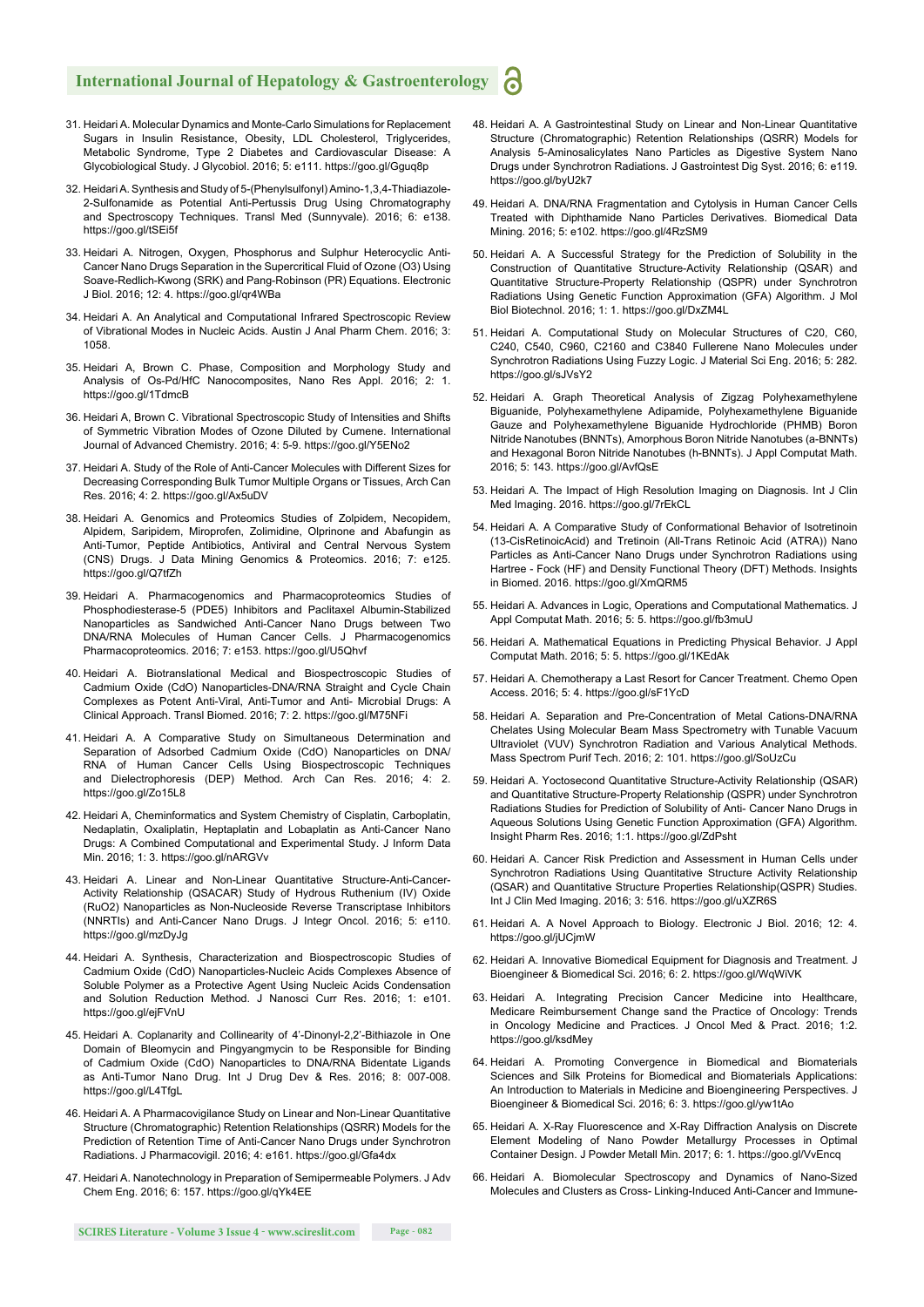#### **International Journal of Hepatology & Gastroenterology**

Oncology Nano Drugs Delivery in DNA/RNA of Human Cancer Cells' Membranes under Synchrotron Radiations: A Payload-Based Perspective. Arch Chem Res. 2017; 1: 2. https://goo.gl/fzSQPR

- 67. Heidari A. Deficiencies in Repair of Double-Standard DNA/RNA-Binding Molecules Identified in Many Types of Solid and Liquid Tumors Oncology in Human Body for Advancing Cancer Immuno therapy Using Computer Simulations and Data Analysis. J Appl Bioinforma Comput Biol. 2017; 6: 1. https://goo.gl/f7kypT
- 68. Heidari A. Electronic Coupling among the Five Nanomolecules Shuts Down Quantum Tunneling in the Presence and Absence of an Applied Magnetic Field for Indication of the Dimerorother Provide Different Influences on the Magnetic Behavior of Single Molecular Magnets (SMMs) as Qubits for Quantum Computing. Glob J Res Rev. 2017; 4: 2.
- 69. Heidari A. Polymorphism in Nano-Sized Graphene Ligand-Induced Transformation of Au38-xAgx/xCux (SPh - tBu)24 to Au36-xAgx/xCux (SPh tBu)24 (x = 1-12) Nanomolecules for Synthesis of Au144- xAgx/xCux (SR)60, (SC4)60, (SC6)60, (SC12)60, (PET)60, (p-MBA)60, (F)60, (Cl)60, (Br)60, (I)60, (At)60, (Uus)60 and (SC6H13)60 Nano Clusters as Anti-Cancer Nano Drugs. J Nanomater Mol Nanotechnol. 2017; 6: 3. https://goo.gl/KK4Y93
- 70. Heidari A. Biomedical Resource Oncology and Data Mining to Enable Resource Discovery in Medical, Medicinal, Clinical, Pharmaceutical, Chemical and Translational Research and Their Applications in Cancer Research. Int J Biomed Data Min. 2017; 6: 103. https://goo.gl/oRJwvK
- 71. Heidari A. Study of Synthesis, Pharmacokinetics, Pharmacodynamics, Dosing, Stability, Safety and Efficacy of Olympiadane Nanomolecules as Agent for Cancer Enzymotherapy, Immunotherapy, Chemotherapy, Radiotherapy Hormone Therapy and Targeted Therapy under Synchrotorn Radiation. J Dev Drugs. 2017; 6: 154. https://goo.gl/C8SEma
- 72. Heidari A. A Novel Approach to Future Horizon of Top Seven Biomedical Research Topics to Watch in 2017: Alzheimer's, Ebola, Hypersomnia, Human Immunodeficiency Virus (HIV), Tuberculosis (TB), Microbiome/Antibiotic Resistance and Endovascular Stroke. J Bioengineer & Biomedical Sci. 2017; 7: 127. https://goo.gl/uwb3Kc
- 73. Heidari A. Opinion on Computational Fluid Dynamics (CFD) Technique. Fluid Mech Open Acc. 2017; 4: 157. https://goo.gl/ncA9RT
- 74. Heidari A. Concurrent Diagnosis of Oncology Influence Outcomes in Emergency General Surgery for Colorectal Cancer and Multiple Sclerosis (MS) Treatment Using Magnetic Resonance Imaging (MRI) and Au329 (SR)84, Au329-xAgx (SR)84, Au144 (SR)60, Au68 (SR)36, Au30 (SR)18, Au102 (SPh)44, Au38 (SPh)24, Au38 (SC2H4Ph)24, Au21S (SAdm)15, Au36 (pMBA)24 and Au25 (pMBA)18 Nano Clusters. J Surgery Emerg Med. 2017; 1: 21. https://goo.gl/KQdPJM
- 75. Heidari A. Developmental Cell Biology in Adult Stem Cells Death and Autophagy to Trigger a Preventive Allergic Reaction to Common Airborne Allergen sunder Synchrotron Radiation Using Nanotechnology for Therapeutic Goals in Particular Allergy Shots (Immunotherapy). Cell Biol. 2017; 6: 1. https://goo.gl/HmvtW7
- 76. Heidari A. Changing Metal Powder Characteristics for Elimination of the Heavy Metals Toxicity and Diseases in Disruption of Extracellular Matrix (ECM)Proteins Adjustment in Cancer Metastases Induced by Osteosarcoma, Chondrosarcoma, Carcinoid, Carcinoma, Ewing's Sarcoma, Fibro sarcoma and Secondary Hematopoietic Solidor Soft Tissue Tumors. J Powder Metall Min. 2017; 6: 170.
- 77. Heidari A. Nanomedicine-Based Combination Anti-Cancer Therapy between Nucleic Acids and Anti- Cancer Nano Drugs in Covalent Nano Drugs Delivery Systems for Selective Imaging and Treatment of Human Brain Tumors Using Hyaluronic Acid, Alguronic Acid and Sodium Hyaluronate as Anti-Cancer Nano Drugs and Nucleic Acids Delivery under Synchrotron Radiation. Am J Drug Deliv. 2017; 5: 2. https://goo.gl/cPuoXV
- 78. Heidari A. Clinical Trials of Dendritic Cell Therapies for Cancer Exposing Vulner abilities in Human Cancer Cells' Metabolism and Metabolomics: New Discoveries, Unique Features Inform New Therapeutic Opportunities, Biotech's Bumpy Road to the Market and Elucidating the Biochemical Programs that Support Cancer Initiation and Progression. J Biol Med Science. 2017; 1: 103. https://goo.gl/WwrXbk
- 79. Heidari A. The Design Graphene-Based Nano sheets as a New Nanomaterial in Anti-Cancer Therapy and Delivery of Chemotherapeutics and Biological Nano Drugs for Liposomal Anti-Cancer Nano Drugs and Gene Delivery. Br Biomed Bull. 2017; 5: 305. https://goo.gl/GBRb3k
- 80. Heidari A. Integrative Approach to Biological Networks for Emerging Roles of Proteomics, Genomics and Transcriptomics in the Discovery and Validation of Human Colorectal Cancer Biomarkers from DNA/RNA Sequencing Data under Synchrotron Radiation. Transcriptomics. 2017; 5:117. https://goo.gl/WwGe9N
- 81. Heidari A. Elimination of the Heavy Metals Toxicity and Diseases in Disruption of Extracellular Matrix (ECM) Proteins and Cell Adhesion Intelligent Nanomolecules Adjustment in Cancer Metastases Using Metalloenzymes and under Synchrotron Radiation. Lett Health Biol Sci. 2017; 2: 1-4. https://goo.gl/VCziEq
- 82. Heidari A. Treatment of Breast Cancer Brain Metastases through a Targeted Nanomolecule Drug Delivery System Based on Dopamine Functionalized Multi-Wall Carbon Nanotubes (MWCNTs) Coated with Nano Graphene Oxide (GO) and Protonated Polyaniline (PANI) in Situ During the Polymerization of Aniline Autogenic Nanoparticles for the Delivery of Anti-Cancer Nano Drugs under Synchrotron Radiation. Br J Res. 2017; 4: 16. https://goo.gl/2vmHqs
- 83. Heidari A. Sedative, Analgesic and Ultrasound-Mediated Gastro intestinal Nano Drugs Delivery for Gastrointestinal Endoscopic Procedure, Nano Drug-Induced Gastrointestinal Disorders and Nano Drug Treatment of Gastric Acidity. Res Rep Gastroenterol. 2017; 1: 1. https://goo.gl/f8p4K9
- 84. Heidari A. Synthesis, Pharmacokinetics, Pharmacodynamics, Dosing, Stability, Safety and Efficacy of Orphan Nano Drugs to Treat High Cholesterol and Related Conditions and to Prevent Cardiovascular Disease under Synchrotron Radiation. J Pharm Sci Emerg Drugs. 2017; 5: 1. https://goo.gl/vaFuXL
- 85. Heidari A. Non-Linear Compact Proton Synchrotrons to Improve Human Cancer Cells and Tissues Treatments and Diagnostics through Particle Therapy Accelerators with Monochromatic Micro beams. J Cell Biol Mol Sci. 2017; 2: 1-5. https://goo.gl/iawrvb
- 86. Heidari A. Design of Targeted Metal Chelation Therapeutics Nanocapsules as Colloidal Carriers and Blood-Brain Barrier (BBB) Translocation to Targeted Deliver Anti-Cancer Nano Drugs in to the Human Brain to Treat Alzheimer's Disease under Synchrotron Radiation. J Nanotechnol Material Sci. 2017; 4: 1-5. https://goo.gl/yxChXc
- 87. Ricardo G, Heidari A. Calculations Using Quantum Chemistry for Inorganic Molecule Simulation BeLi2SeSi. American Journal of Quantum Chemistry and Molecular Spectroscopy. 2017; 2: 37-46. https://goo.gl/vKVmPd
- 88. Heidari A. Different High-Resolution Simulations of Medical, Medicinal, Clinical, Pharmaceutical and Therapeutics Oncology of Human Lung Cancer Translational Anti-Cancer Nano Drugs Delivery Treatment Process under Synchrotron and X-Ray Radiations. J Med Oncol. 2017; 1: 1. https://goo.gl/Q3zjK9
- 89. Heidari A. A Modern Ethno medicinal Technique for Transformation, Prevention and Treatment of Human Malignant Gliomas Tumors into Human Benign Gliomas Tumors under Synchrotron Radiation. Am J Ethnomed. 2017; 4: 1. https://goo.gl/DrwNX1
- 90. Heidari A. An Investigation of the Role of DNA as Molecular Computers: A Computational Study on the Hamiltonian Path Problem. International Journal of Scientific & Engineering Research. 2014; 5: 1884-1889. https://goo.gl/zGB3FM
- 91. Heidari A. Active Targeted Nano particles for Anti-Cancer Nano Drugs Delivery across the Blood-Brain Barrier for Human Brain Cancer Treatment, Multiple Sclerosis (MS) and Alzheimer's Diseases Using Chemical Modifications of Anti-Cancer Nano Drugs or Drug-Nanoparticles through Zika Virus (ZIKV) Nano carriers under Synchrotron Radiation. J Med Chem Toxicol. 2017; 2: 1-5. https://goo.gl/EhYGHP
- 92. Heidari A. Investigation of Medical, Medicinal, Clinical and Pharmaceutical Applications of Estradiol, Mestranol (Norlutin), Norethindrone (NET), Norethisterone Acetate (NETA), Norethisterone Enanthate (NETE) and Testosterone Nanoparticles as Biological Imaging, Cell Labeling, Anti-Microbial Agents and Anti-Cancer Nano Drugs in Nano medicines Based Drug Delivery Systems for Anti-Cancer Targeting and Treatment. Parana Journal of Science and Education (PJSE). 2017; 3: 10-19.
- 93. Heidari A. A Comparative Computational and Experimental Study on Different Vibrational Bio spectroscopy Methods, Techniques and Applications for Human Cancer Cells in Tumor Tissues Simulation, Modeling, Research, Diagnosis and Treatment. Open J Anal Bioanal Chem. 2017; 1: 014-020. https://goo.gl/2HNBKm